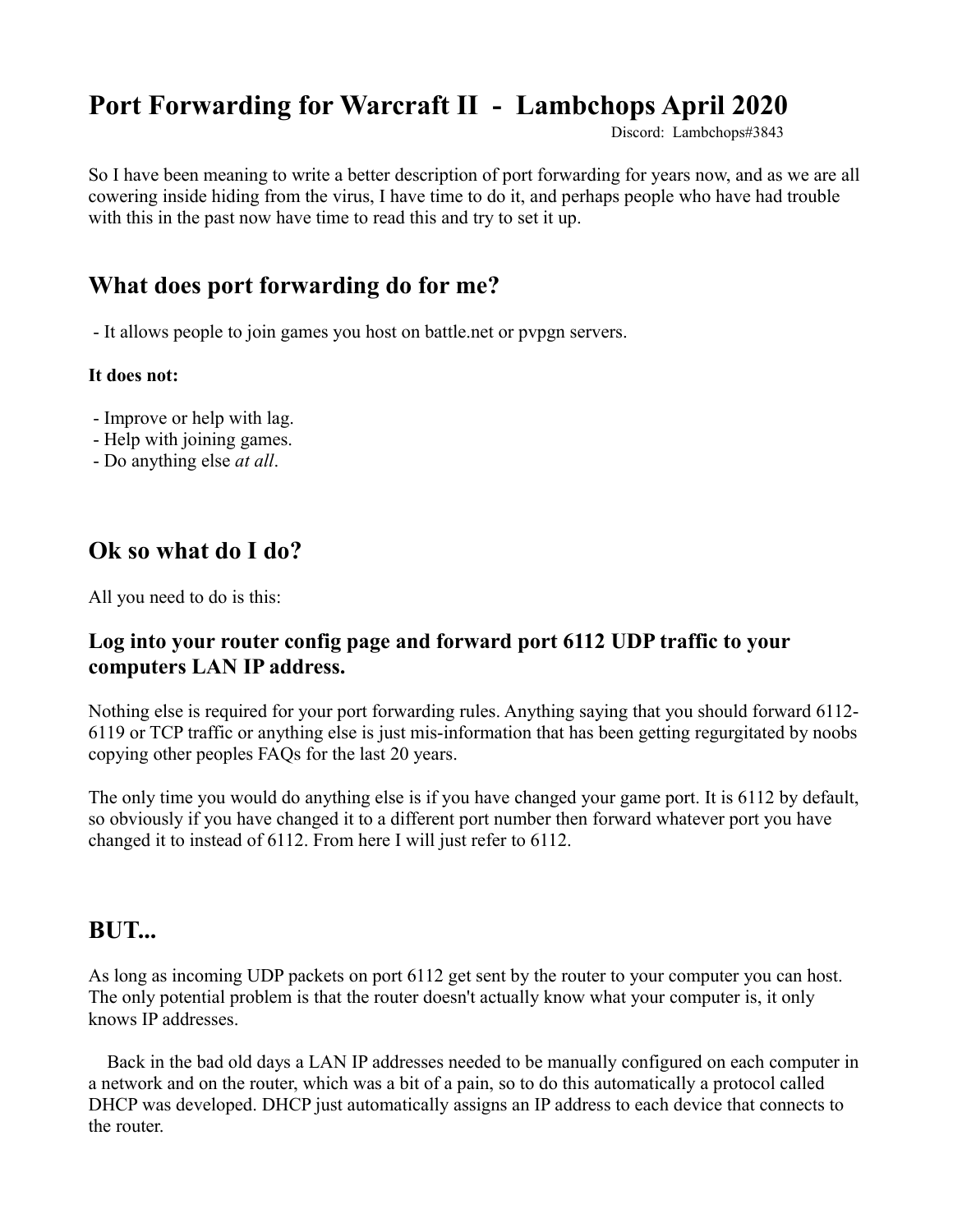## **SO....**

If you disconnect your computer from the router then reconnect it (or reboot) then the DHCP could assign you a different IP address, but your router will still have a rule sending the 6112 packets to the old IP address, which will break your port forwarding.

This is why you want to give your computer a static LAN IP address. This just means that every time your computer connects to the router it always gets the same address, so your port forwarding rule is always valid.

#### **Can my router do this?**

Yes. Except possibly no. Yes every router can do this. Sending packets to and from various IP addresses taking port numbers into account is literally the description of what a router does. If it can't do that then it isn't a router.

Except... Many routers these days, particularly ISP supplied routers ( the router that the company gives you when you get your internet put on ) have many features deliberately disabled or overly aggressive firewalls rules built in that can not be bypassed. So these routers will not allow you to forward ports simply because of the firmware that they have running.

I have even seen one router that had a complete port forwarding config page but also a mandatory firewall that automatically rejected all unsolicited inbound traffic – which means that the port forwarding will never work anyway.

So. If you have bought any decent router from a computer store then it will probably be able to be correctly configured. If your router has been branded by your internet company, then maybe it will be ok, or possibly the ISP will have gymped it so you can't do much with it.

#### **But I paid extra for a static IP address when I got my internet put on. What gives?**

Sorry, that's the wrong IP address. That's your WAN address not your LAN address. Unless you are running a server you will never need a static WAN address, and if you have a properly configured DNS account you don't even need one then.

## **LAN vs. WAN**

These acronyms stand for "Local Area Network" and "Wide Area Network". The LAN is everything on your (home) side of your router and the WAN is everything on the other (internet) side of your router.

If you want, you can type "my ip" into an internet search engine you will get lots of pages that will tell you your WAN address. It will look like 11.222.3.44 or something. This is how traffic from the internet goes to your router. Once that traffic arrives, it is your router's job to send it on to the correct device that is connected to it.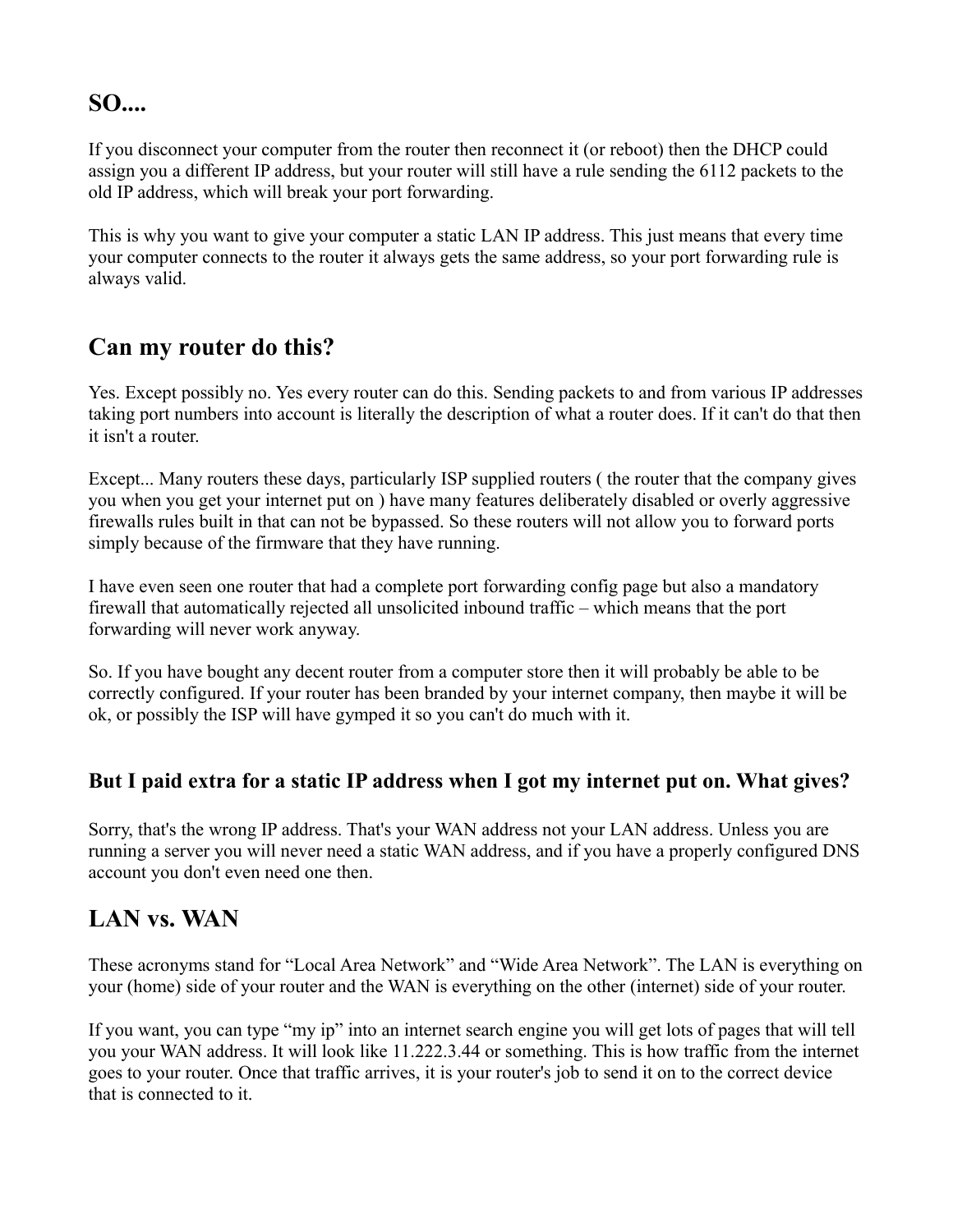To do this your router creates its own little network, the local network "LAN" and assigns all the connected devices their own individual local IP addresses so it knows where to send data that arrives from the internet.

## **LAN Address Assignment**

It's actually pretty simple, it just gives each device that connects a number. Turn on your router and switch on your phone's wifi and your phone connects, The router says, "you are number 1". Switch on your smart TV and it connects, then the router says, "you are number 2". Boot up your computer and it connects then your router says, "you are number 3".

BUT, if you then switch off your phone and reboot your computer, when your computer connects to the router it will see that address "1" is not being used any more (because your phone has gone) and say to your computer, "you are number 1"... so your LAN address has changed from "3" to "1".

The easiest way to assign a static IP address is just to tell your computer to ASK for it. So when it boots up and connects to the router it says to the router, "I am number 50". As long as no other device is using "50" the router will just say, "Ok then, you are number 50". So unless you have 49 friends over with their phones all using your wifi and then you reboot your computer this will never be a problem. If you have 49 friends over, go socialize don't play WC2 you total nerd.

You can also get some routers to assign a static LAN IP address by reserving a specific address for a specific MAC which is an id number in your network hardware, but the method varies between different routers and it is harder to set up and harder to describe than just assigning a static address on your computer.

# **DHCP**

The rules covering how addresses are requested and assigned is something called the "Dynamic Host Configuration Protocol" or "DHCP". It works pretty much exactly like I have described above. There are a few other things that can be configured on your router – like maybe you want the first address to be 20 and count up from there or something, but usually they just start at 1. Your computer and your router both understand DHCP and will talk to each other using this protocol when a connection is first made.

# **LAN IP Addresses (Really)**

Ok so everything I described in the previous couple of paragraphs is correct except of course an IP address is not just a single number like "3", they are groups of 4 numbers like "192.168.1.3".

In all likelihood your LAN address is very similar to that address because LAN addresses are restricted to a set range of IP addresses that are reserved for local addresses mostly "192.168.xxx.xxx" or " $10.1$  xxx.xxx".

It is very common for the LAN address of a router itself to be 192.168.1.1 and the addresses of the connected devices to be 192.168.1.2 and 192.168.1.3 ... etc.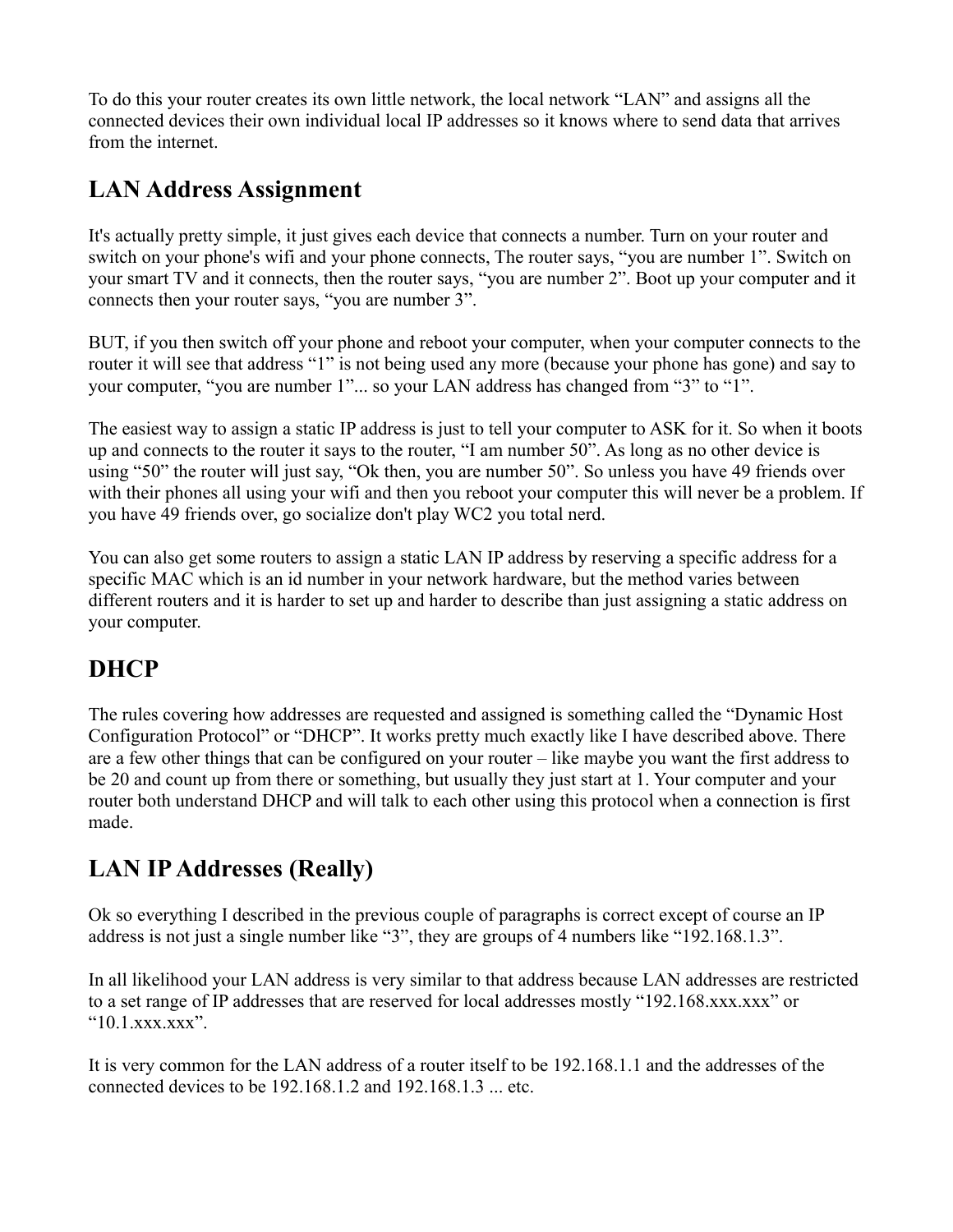#### **So it works like this:**

When you host a game, your client (the WC2 program) tells the server "I'm hosting a game". The server looks at your **W**AN IP address (the big outside internet one) and your game port (almost always 6112) then puts your game name on the list along with that information.

When someone selects your game and tries to join then their client sends packets saying "I want to join" to you at that IP address on that port. The magic of the internet means that these packets arrive at your router. This always happens. The only issue is getting your router to send them to your computer. If you have your port forwarding rule set up your router will look at the packets and say "Oooh, that's port 6112, I know to send that to 192.168.1.12" .... or whatever your LAN address is, so it sends them to your computer.

## **Enough nerd talk Lamb, just tell me what to do already.**

Kk lol. Fine then, just do this:

#### **PART I – Collecting information**



**1)** Hit [WINDOWS KEY] + [ R ] This will open the "Run" dialog.

**2)** Type "cmd" in the box and hit [ENTER] This will open a command prompt window

**3)**At the command prompt type "**ipconfig /all**" [ENTER] This will give you a list of all the network adapters and their current configuration.

It will probably look like a whole pile of stupid confusing jargon and numbers, but don't worry you are only looking for a little bit of information.

**4)** Scroll up and find the network connection that you are using to connect to your router. If you are using a network cable it will probably be labeled as "Ethernet Adapter" or similar. If it is a wifi connection it will say "Wireless" or something.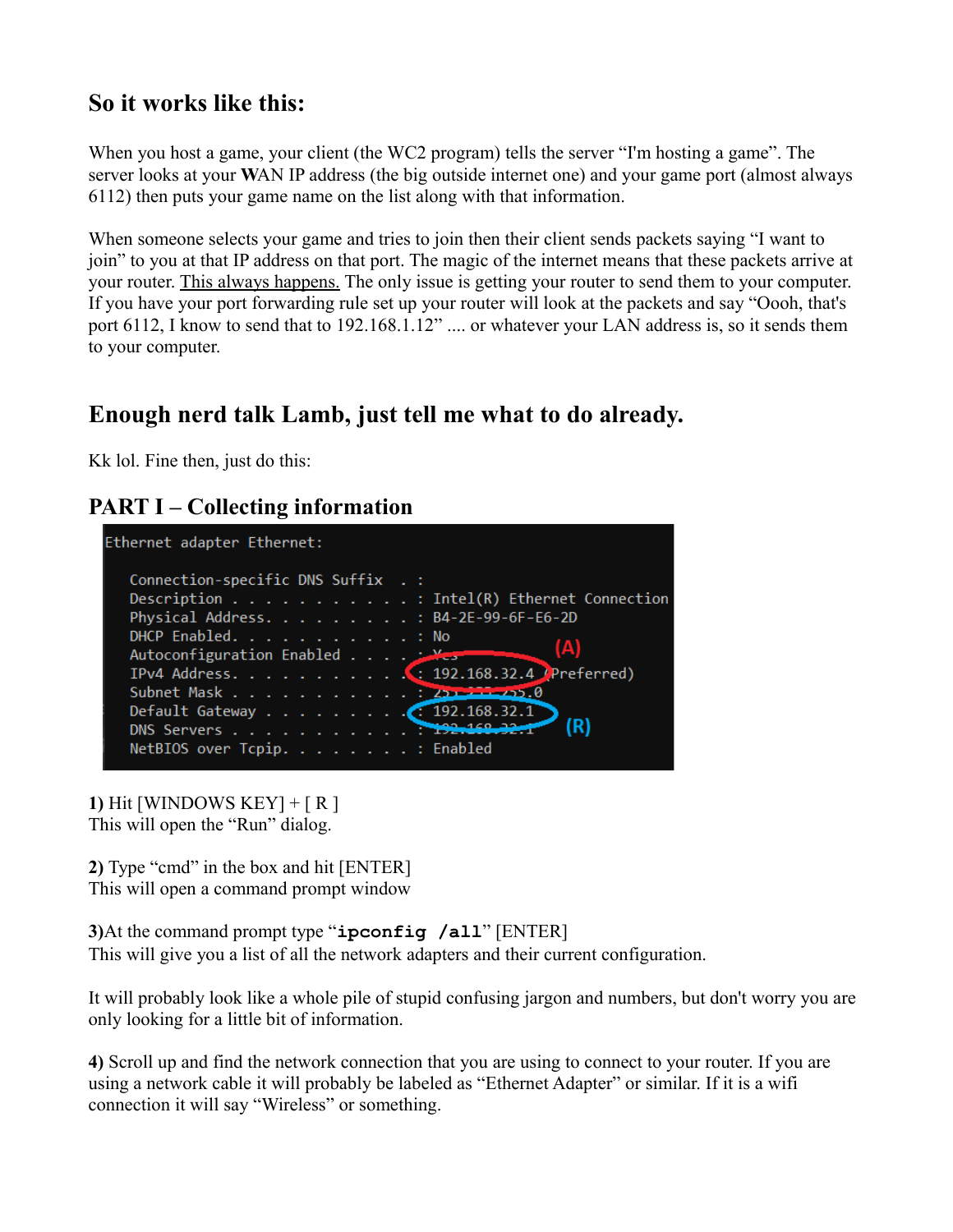**5)** Find the line that says "IPv4 Address", note down the address and put a big (A) next to it. This is your current LAN IP address, but we will change it soon.

**6)** Find the line that says "Default Gateway", note down the address and put a big (R) next to it. This is your router's address. It will be the same as your LAN address but with a different number on the end (probably 0 or 1).

 *At this point you should probably skip to step 20) and just make sure that (a) you can log into your router, and (b) your router is capable of port forwarding, otherwise there is no real point in continuing. If you are satisfied that you can complete the process then return here and continue.*

| $\rightarrow$ Control F                          | Ethernet Properties                                                                                                                    | X.                                                                                                                                                                                                                                                                      |                     |          |
|--------------------------------------------------|----------------------------------------------------------------------------------------------------------------------------------------|-------------------------------------------------------------------------------------------------------------------------------------------------------------------------------------------------------------------------------------------------------------------------|---------------------|----------|
| Organise -<br>Disable this netw                  | Networking Sharing                                                                                                                     | Internet Protocol Version 4 (TCP/IPv4) Properties                                                                                                                                                                                                                       |                     | $\times$ |
| Ethernet<br>Network 4<br>Intel(R) Ethernet Conne | Connect using:                                                                                                                         | General<br>You can get IP settings assigned automatically if your network supports<br>this capability. Otherwise, you need to ask your network administrator<br>for the appropriate IP settings.<br>Obtain an IP address automatically<br>Use the following IP address: |                     |          |
|                                                  | Intel(R) Ethernet Connection (7) I219-V                                                                                                |                                                                                                                                                                                                                                                                         |                     |          |
|                                                  | This connection uses the following items:<br>$\vee$ Lent for Microsoft Networks<br>File and Printer Sharing for Microsoft              |                                                                                                                                                                                                                                                                         |                     |          |
|                                                  | VirtualBox NDIS6 Bridged Networking<br>$\blacktriangledown$                                                                            | IP address:                                                                                                                                                                                                                                                             | 192.168.32.14       |          |
|                                                  | QoS Packet Scheduler<br>Internet Protocol Version 4 (TCP/IPv4<br>$\blacktriangledown$                                                  | Subnet mask:                                                                                                                                                                                                                                                            | 255 . 255 . 255 . 0 |          |
|                                                  | Microsoft Network Adapter Multiplexo<br>Microsoft LLDP Protocol Driver                                                                 | Default gateway:                                                                                                                                                                                                                                                        | 192, 168, 32, 1     |          |
|                                                  |                                                                                                                                        | Obtain DNS server address automatically                                                                                                                                                                                                                                 |                     |          |
|                                                  | Install<br>Uninstall                                                                                                                   | Use the following DNS server addresses:                                                                                                                                                                                                                                 |                     |          |
|                                                  | Description                                                                                                                            | Preferred DNS server:                                                                                                                                                                                                                                                   | 192.168.32.1        |          |
|                                                  | Transmission Control Protocol/Internet Proto<br>wide area network protocol that provides co<br>across diverse interconnected networks. | Alternative DNS server:                                                                                                                                                                                                                                                 | 208.67.222.222      |          |
|                                                  |                                                                                                                                        | Validate settings upon exit                                                                                                                                                                                                                                             | Advanced            |          |
|                                                  | $\Omega$                                                                                                                               |                                                                                                                                                                                                                                                                         | Cancel<br>OK        |          |

**PART II – Assigning a static LAN IP address**

**7)** Hit [WINDOWS KEY] + [ R ] and type in "**Control Panel**" then hit [ENTER] This will open the windows control panel.

**8)** Find your internet connection.

This will vary depending on what version of windows you are using. On WinXP it is: Control Panel -> Network Connections -> (connection name) On Win10 it is: Control Panel -> Network and Internet -> View Network Status and Tasks -> Change Adapter Settings -> (connection name)

On other versions of windows it will be something similar, but eventually you will end up at an icon with your connection name on it.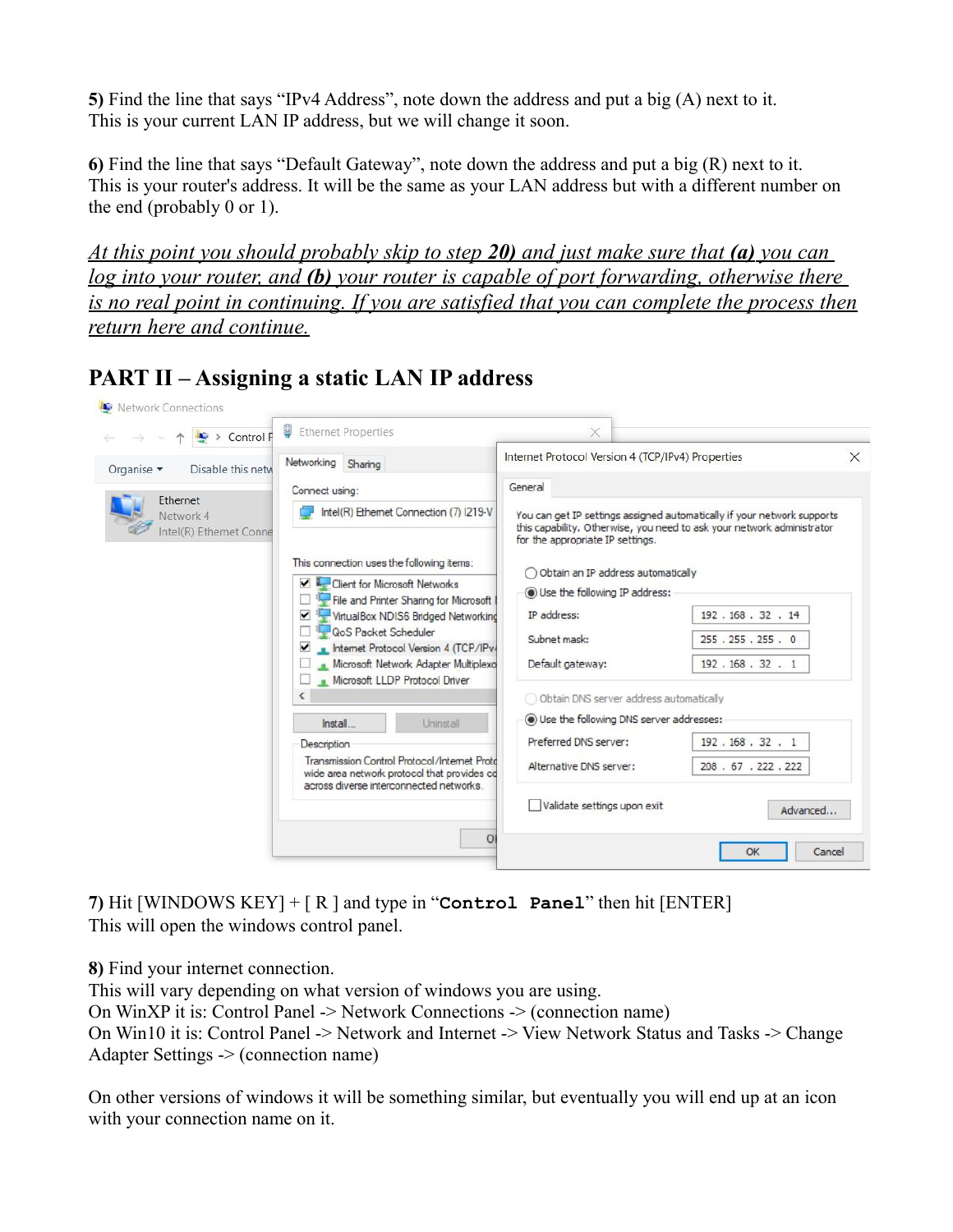**9)** Right click on the icon and select "Properties"

**10)** The properties dialog for the connection will have a box with the title "This connection uses the following items", the box will have a heap of (mostly useless and unnecessary) stuff that windows has installed. Scroll down to the one that is mis-labeled as "Internet Protocol (TCP/IP)" or "Internet Protocol Version 4 (TCP/IPv4)" and double click on that to bring up the properties.

**11)** On the "General" tab change it from "Obtain an IP address automatically" to "Use the following IP address".

**12)** In the box for "IP address" enter the address you wrote down earlier and put an (A) next to EXCEPT **add 10 to the last number.** So if you wrote down "(A) 192.168.1.4" then put "192.168.1.**14**" in the box. *Note: If the last number of your address is quite high, like 199 or something it is possible (but not common) that you router's DHCP is assigning addresses top-down starting with the highest address. If you have trouble and suspect this you can try subtracting 10 from the (A) address later, but don't do this unless it doesn't work. Some routers will start at a higher address like 100 but mostly they all still proceed up from there.*

**13)** In the box for "Subnet mask" enter "255.255.255.0".

**14)** In the box for "Default gateway" enter the router address (R) you noted earlier.

**15)** For the DNS server addresses put your router address (R) in the top one and "208.67.222.222" in the bottom one.

**16)** Click [OK] on the IP properties dialog and then the connection properties dialog to save the new settings then reboot your computer.

**17)** When your computer has rebooted check your internet connectivity. Can you load a web page? If not change your connection back to automatic, reboot your computer and go sit on the newb chair facing the wall.

**18)** Repeat steps **1)** to **5)** and check that your IP address has indeed changed to the (A) + 10 address you specified in the IP properties dialog.

**19)** Cross out the old (A) address and write this down as your new LAN IP address (A). This address should now be static as your computer will request this address every time it connects to the router.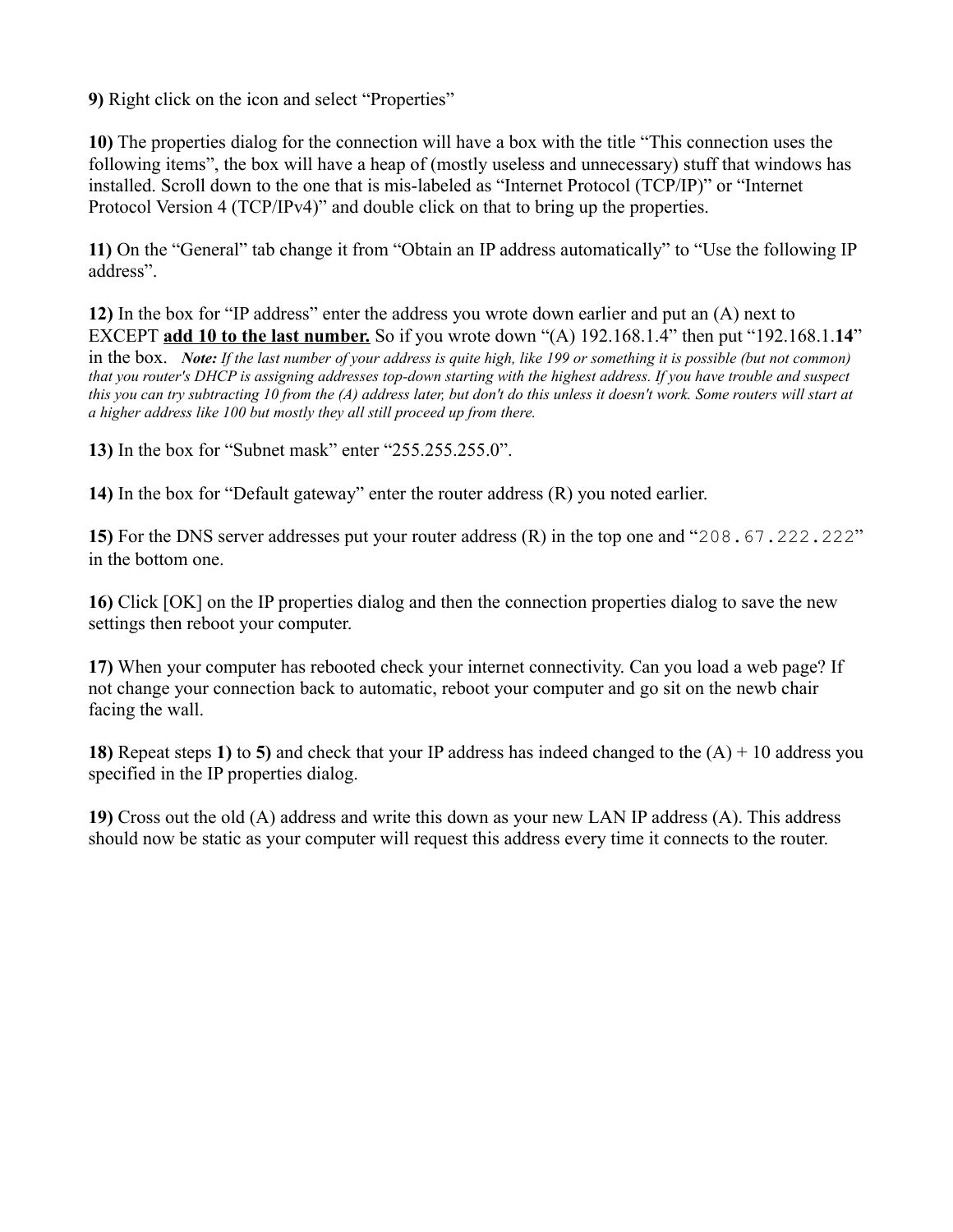

**20)** Open your web browser and type in your router's address (R) in the browser address box. You may have to preface it with "http://" or "https://" if it doesn't work with just the IP address. i.e. If you have  $(R) = 192.168.1.1$  then type in "http://192.168.1.1" and hit [ENTER] or click the "GO" button or whatever.

**21)** Enter your router's login username/password. (See "Router Login" below).

**22)** Locate your port forwarding config page in the routers web UI. **This is unfortunately different on every different version of router firmware so you will have to have a look around and use your intuition.** Sometimes it is labeled as "Virtual Server" or something else entirely. On DD-WRT it is located on the NAT/QoS page. Wherever it is it should have boxes that you can input a port number into, an IP address to forward it to, and a protocol to forward. *If you look through all of your router config and still can't find the port forwarding, the chances are it isn't there. As a last resort you could check portforward.com, It's an old website that has individual instructions and screenshots for many router models, it may help you identify the page you are looking for, but you should ignore any other instructions you find there.*

**23)** Put 6112 (or your game port if you have changed it) into any boxes asking for a port number. Select "UDP" as the protocol, and put your computer's new static IP address (A) into the IP address box.

**24)** Save the configuration and reboot your router if it asks you to.

*You should now be able to host games. If you can't, then check for firewall settings in your router. Any decent firewall should not be interfering as you have explicitly defined a rule that it should honor, however as I have mentioned some routers take a nanny state approach and still want to mess with things. Try adjusting those settings. If you still have no joy then I recommend buying a decent router.*